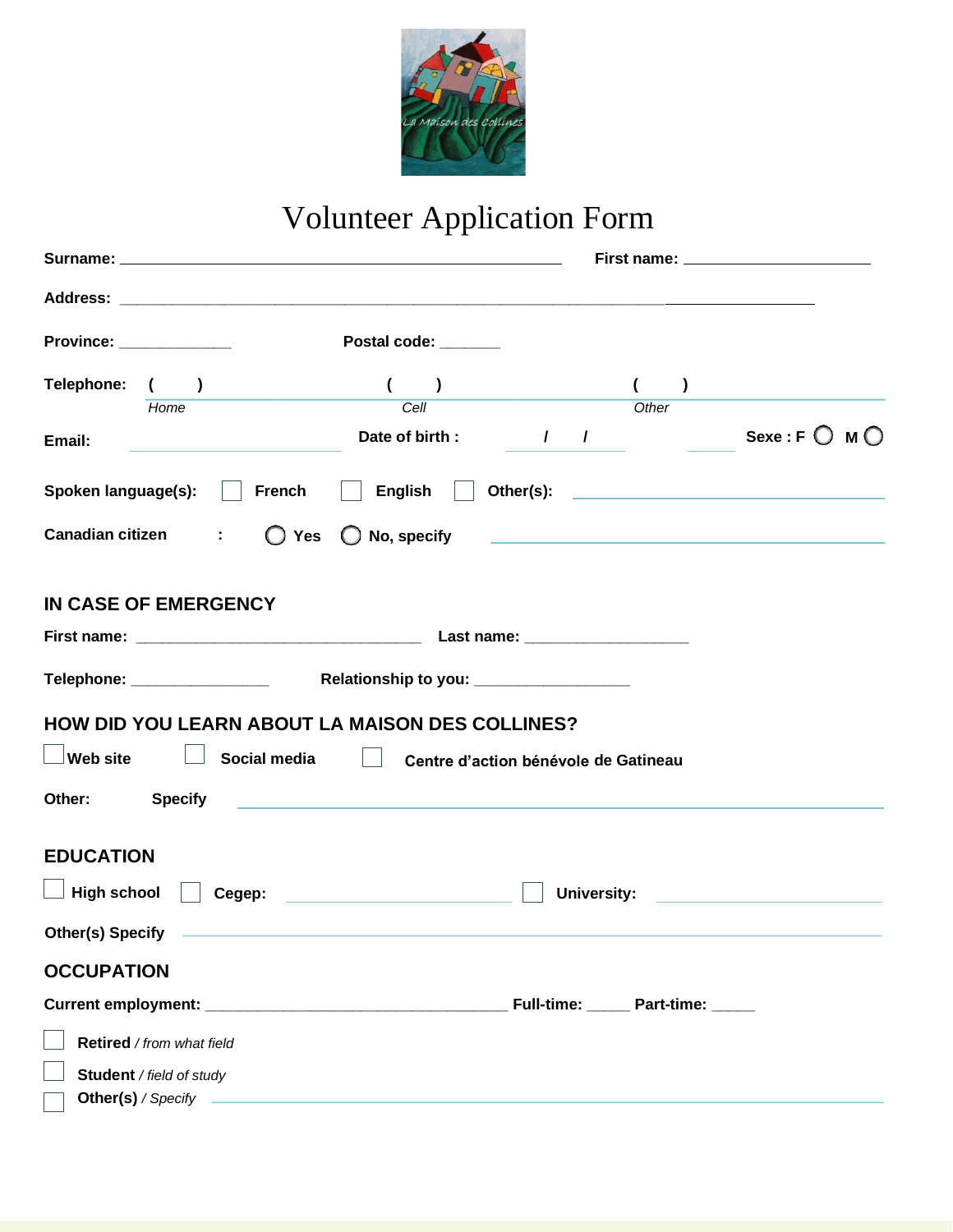| , 06011 661 671 6116106                                                         |    |                                                                                                                           |                  |                         |
|---------------------------------------------------------------------------------|----|---------------------------------------------------------------------------------------------------------------------------|------------------|-------------------------|
| Have you ever<br>volunteered?                                                   | No | Yes, name of organization                                                                                                 |                  |                         |
| <b>PERSONAL EXPERIENCES</b>                                                     |    |                                                                                                                           |                  |                         |
|                                                                                 |    | Have you experienced the loss of a loved one recently? $\bigcirc$ No $\Box$ $\bigcirc$ Yes.                               |                  | month(s) / year(s) ago. |
| Indicate your relationship with this person:                                    |    |                                                                                                                           |                  |                         |
|                                                                                 |    | * We recommend waiting a minimum of one year after the loss of a loved one before volunteering at La Maison des Collines. |                  |                         |
| Have you received training on caring for dying patients and end of life?:       |    |                                                                                                                           | $O_{\text{Yes}}$ | O No                    |
| If yes, specify (type of training, organization and duration of training, etc.) |    |                                                                                                                           |                  |                         |

#### **AVAILABILITY** *(please indicate the day and time of day you are available)*

|                | <b>Sunday</b> | <b>Monday</b> | <b>Tuesday</b> | Wednesday | <b>Thursday</b> | Friday | <b>Saturday</b> |
|----------------|---------------|---------------|----------------|-----------|-----------------|--------|-----------------|
| AM             |               |               |                |           |                 |        |                 |
| PM             |               |               |                |           |                 |        |                 |
| <b>EVENING</b> |               |               |                |           |                 |        |                 |

**Typical nursing care volunteer schedule***: AM 8 to 12h / PM 12 to 4 / Evening 4 to 8* **Typical reception schedule***: AM 9h to 1 / PM 1 to 5 / Weekends 10 to 2*

**What is your motivation for volunteering at La Maison des Collines?** 

### **ACTIVITIES**

Refer to the description of activities below. Do you have any limitations that would be hinder the execution of

*Certain tasks? ◯ Yes* ◯ Non

**VOLUNTEER EXPERIENCE**

**If yes, please specify: \_\_\_\_\_\_\_\_\_\_\_\_\_\_\_\_\_\_\_\_\_\_\_\_\_\_\_\_\_\_\_\_\_\_\_\_\_\_\_\_\_\_\_\_\_\_\_\_\_\_\_\_\_\_\_\_\_\_\_\_\_\_\_\_\_\_\_\_**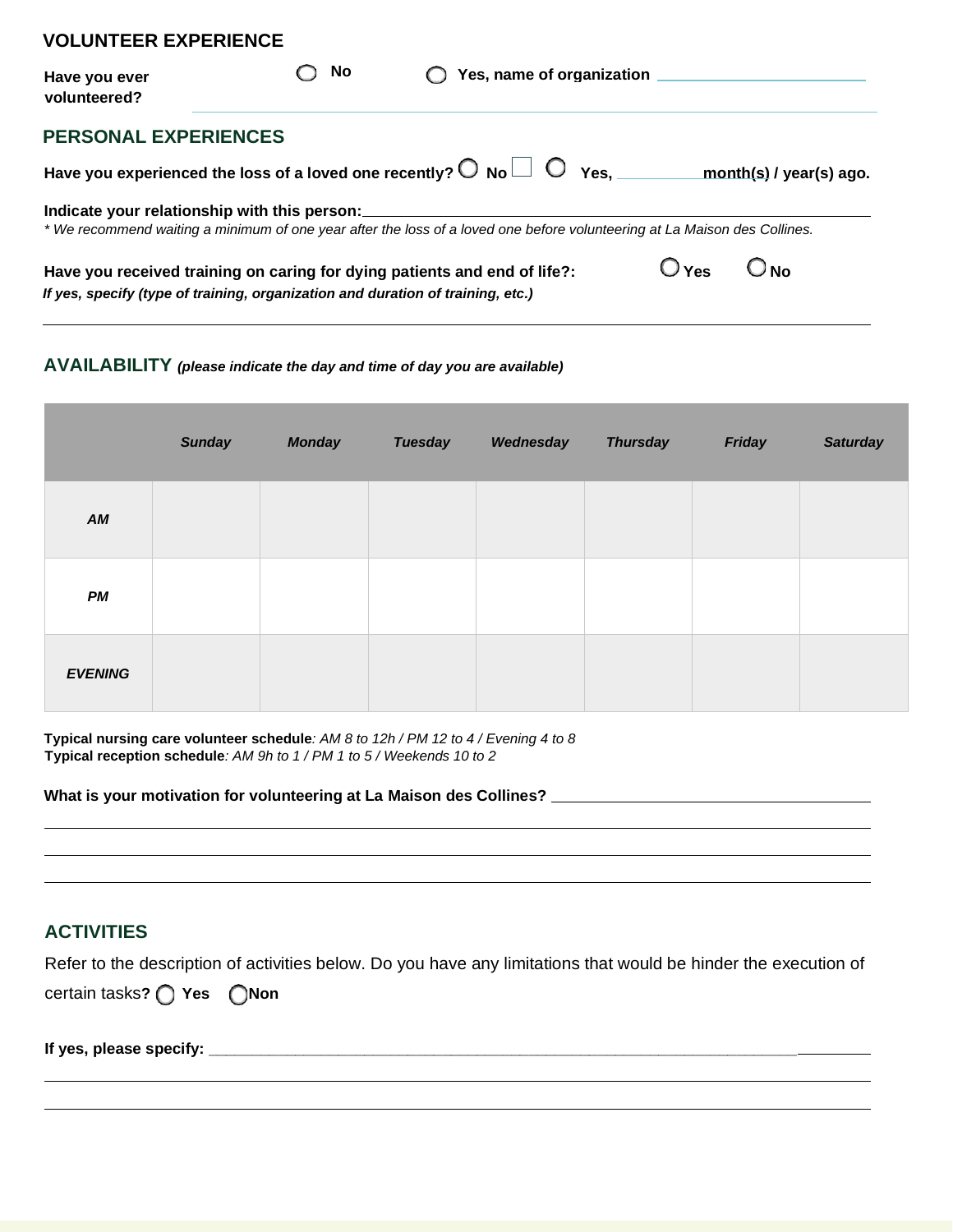**Which volunteer activity interests you the most?** *Indicate all that apply.*

| <b>Reception</b>  |                                     | <b>Animation</b>     | Interior maintenance                      |              |     |
|-------------------|-------------------------------------|----------------------|-------------------------------------------|--------------|-----|
|                   | <b>Care and accompaniment</b>       | Philanthropy         | <b>Exterior maintenance, horticulture</b> |              |     |
| <b>Kitchen</b>    |                                     | Sewing               |                                           |              |     |
|                   | <b>Secretarial / Administration</b> | <b>Decoration</b>    |                                           |              |     |
| <b>REFERENCES</b> |                                     |                      |                                           |              |     |
| Surname:          |                                     |                      | First name:                               |              |     |
| Telephone:        |                                     | Relationship         |                                           | Know him/her | yrs |
| Surname:          |                                     |                      | First name:                               |              |     |
| Telephone:        |                                     | <b>Relationship:</b> |                                           | Know him/her | yrs |

## **SCOPE OF COMMITMENT**

The volunteer provides time and availability for various activities with a minimum of four (4) continuous hours. This can be weekly or other, depending on the availability of each. The specifications will be discussed after training and orientation.

**ADDITIONAL INFORMATION** *Note here any information concerning you that would be helpful to La Maison.*

#### **AREAS OF ACTIVITIES**

**Reception:** answer phone and direct calls to the recipient; welcome and guide visitors; participate in special events.

**Animation:** music, singing, art, etc.

**Sewing (occasional activity):** clothing repairs, accessories, etc.

**Kitchen:** Participate in preparation and serving of meals. Wash the dishes and maintain the cleanliness of the kitchen and storage areas.

**Decoration (occasional activity):** decorate La Maison during celebrations or special events.

**Entretien de la maison** : exécuter les tâches d'entretien régulier, des réparations et installations mineures. **Housekeeping and exterior maintenance:** perform regular indoor maintenance, minor repairs etc.

**Exterior maintenance and landscaping:** maintain flowerbeds, mow grass, trim hedges and shrubs, pick up leaves, etc.

**Philanthropy:** assist with fundraising activities deriving from visiting and soliciting suppliers, sponsors, ticket sales, etc.

**Secretariat/administration:** assist administrative staff in certain tasks such as mailings, correspondence (proficiency with Word software), etc.

**Care and accompaniment:** help and support for end of life patients and their family such as providing comfort care to the patient (bathing, showering, meal assistance, bedding changes, house laundry…); offering presence and listening; collborate with the interdiciplinary team.